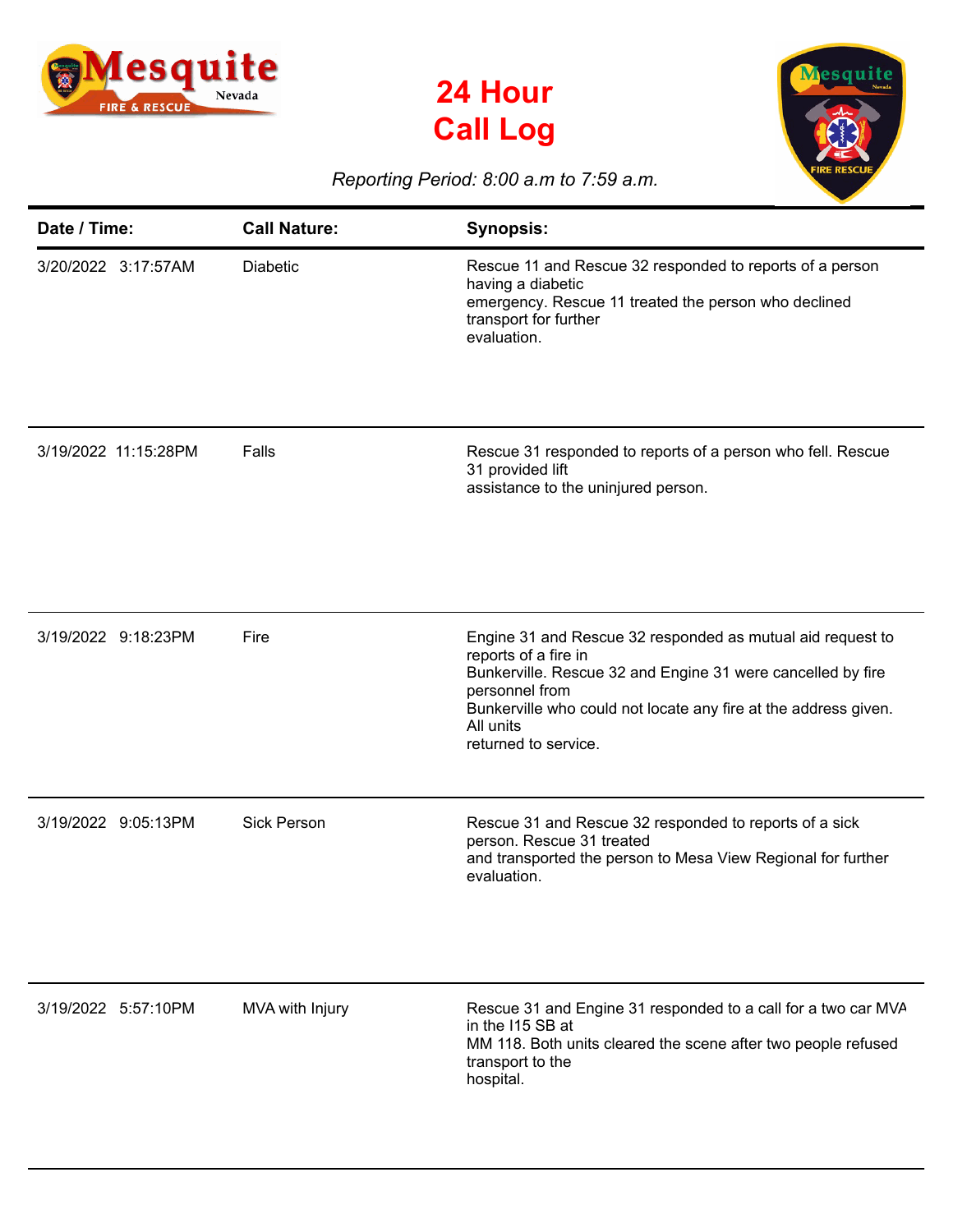| Date / Time:         | <b>Call Nature:</b>  | <b>Synopsis:</b>                                                                                                                                                                               |
|----------------------|----------------------|------------------------------------------------------------------------------------------------------------------------------------------------------------------------------------------------|
| 3/19/2022 4:37:57PM  | <b>Breathing</b>     | Rescue 11 and Engine 31 responded to a call for a person<br>having breathing<br>problems. One person was transported to the hospital for<br>further evaluation.                                |
| 3/19/2022 4:06:23PM  | <b>Sick Person</b>   | Rescue 11 responded to a call for a sick person. Rescue 11<br>cleared the scene<br>after one person refused transport to the hospital for further<br>evaluation.                               |
| 3/19/2022 2:50:33PM  | Falls                | Rescue 11 responded to a call for a person involved in a ground<br>level fall.<br>Rescue 11 cleared the scene after the call was reported to be a<br>lift assist<br>only.                      |
| 3/19/2022 1:52:09PM  | Fire                 | Station 3 was dispatched to a possible fire in Bunkerville.<br>Dispatch was advised<br>that Station was contacted by Bunkerville fire that a control burn<br>was in<br>process.                |
| 3/19/2022 12:38:39PM | Falls                | Rescue 31 responded to a call for a person involved in a ground<br>level fall.<br>Rescue 31 cleared the scene after one person refused<br>transport to the hospital<br>for further evaluation. |
| 3/19/2022 12:36:04PM | <b>Heart Problem</b> | Rescue 11 responded to a call for a person with heart<br>problems. Rescue 11<br>cleared the scene after one person refused transport to the<br>hospital.                                       |